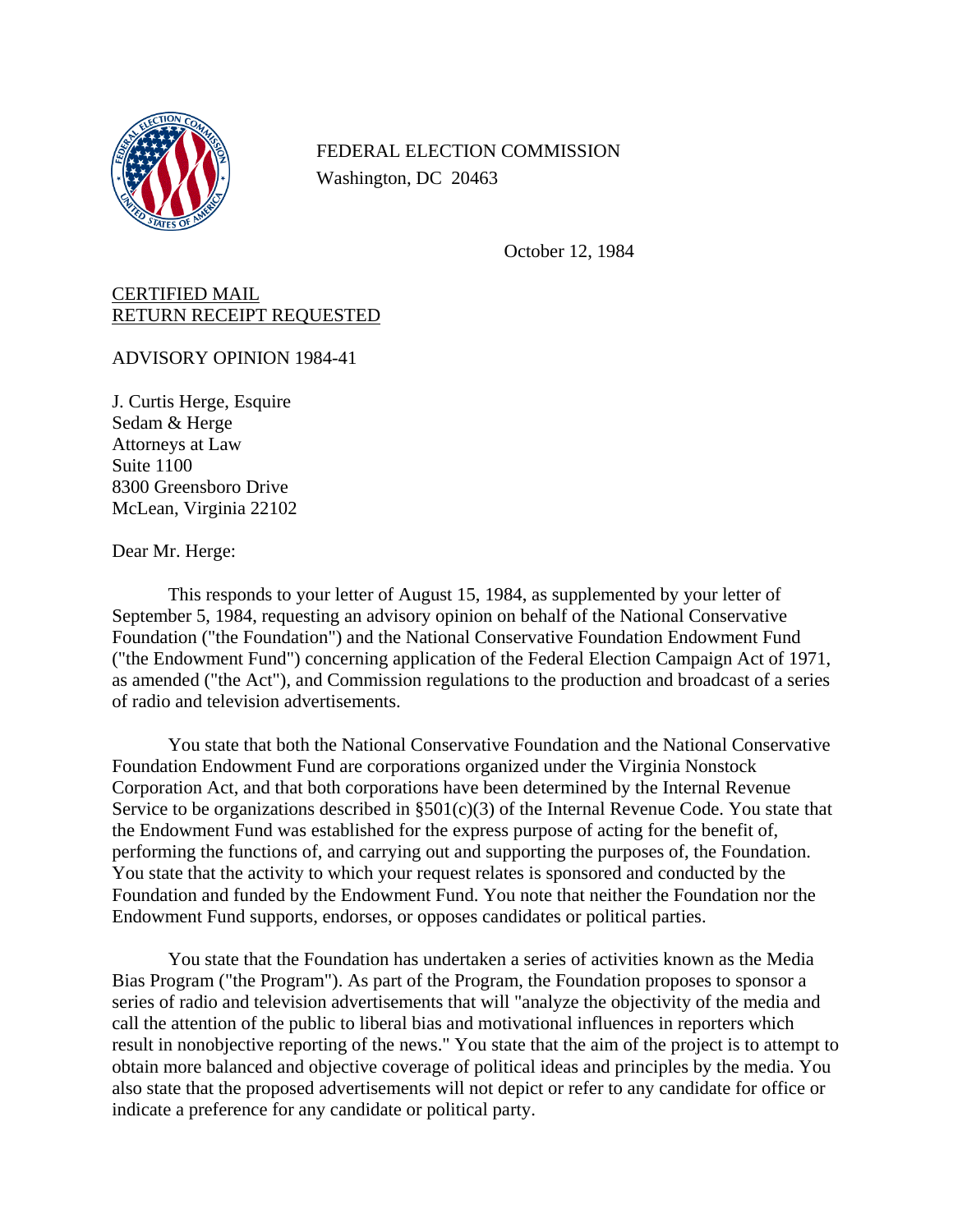AO 1984-41 Page 2

 $\overline{a}$ 

You state that the Foundation has set a budget of \$1,000,000 for the proposed radio and television advertisements. You also state that one-half of that amount has been pledged as a contribution to the Endowment Fund by an individual who is a foreign national. This pledge of \$500,000 has been conditioned upon a determination by the Commission that such a donation would not be considered a "contribution" as defined in 2 U.S.C. 441e. You add that broadcast of the advertisements will begin in September 1984 and continue at least through the spring of 1985. You add that the broadcasts may continue through 1985, depending on the adequacy of funds.

According to your request, the Foundation plans to broadcast two radio advertisements and four television advertisements.<sup>[1](#page-1-0)</sup> All of the spots deal with alleged "liberal bias" among the media. Several of the advertisements refer to a "recent survey of news editors, reporters and executives" and to a "1979 study ... of CBS reporters and editors," both of which showed strong support for Democratic candidates in recent elections among those surveyed and very weak support for Republican candidates. The remaining commercials deal with alleged "liberal bias" in the context of news coverage, and do not refer to the partisan political party preferences of news media personnel. Your request poses two questions based upon these facts: (1) whether payments for the proposed advertisements would constitute "expenditures" under 2 U.S.C. 441b; and (2) whether a donation by a foreign national to defray the costs of the proposed advertisements would constitute a prohibited contribution "in connection with an election to any political office or in connection with any primary election, convention, or caucus held to select candidates for any political office" pursuant to 2 U.S.C. 441e.

Under 2 U.S.C. 441b(a), corporations are prohibited from making expenditures in connection with any Federal election. For purposes of this section of the Act, the term "contribution or expenditure" is defined to include "any direct or indirect payment, distribution, loan, advance, deposit, or gift of money, or any services, or anything of value ... to any candidate, campaign committee, or political party or organization in connection with any election to any of the offices" mentioned in 441b. 2 U.S.C. 441b(b)(2).

With respect to the proposed advertisements in this request, the connection with a Federal election is not apparent as regards three of the television spots captioned "KAL-007," "Bill Moyers," and "Bias-Turner." These spots mention no candidate for political office, no political party, no incumbent Federal officeholder, no past or future Federal election; nor do they otherwise include statements that reflect an election-connected or election-influencing purpose. Accordingly, payments made by a corporation to finance such advertisements would not be contributions or expenditures for purposes of either 2 U.S.C. 441b or the Act generally, including 2 U.S.C. 441e. See the definitions of "contribution" and "expenditure" in 2 U.S.C. 431(8) and (9).

The Commission also considered the application of the Act to the three advertisements captioned "CBS" and "Lichter-Rothman," but was unable to reach a decision by the required

<span id="page-1-0"></span> $<sup>1</sup>$  The actual scripts of the advertisements are attached to this advisory opinion and are explicitly made a part of the</sup> opinion herein rendered.